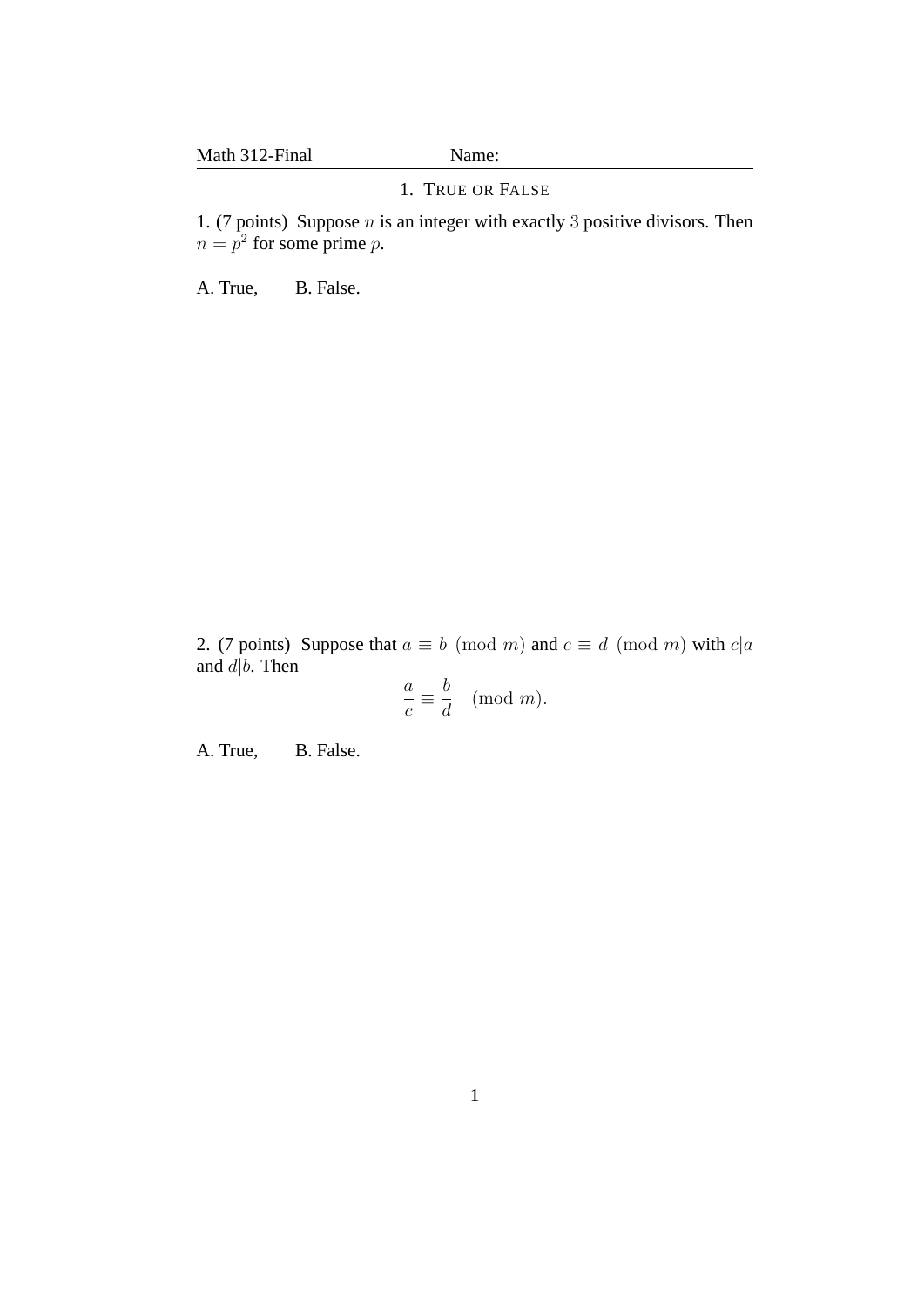## 2. MULTIPLE CHOICE

3. (7 points) The number of primitive roots of 98 is

A. 0, B. 12, C. 34, D. 42, E. None of the above.

- 4. (7 points) The number of primitive roots of 99 is
- A. 0, B. 8, C. 34, D. 66, E. None of the above.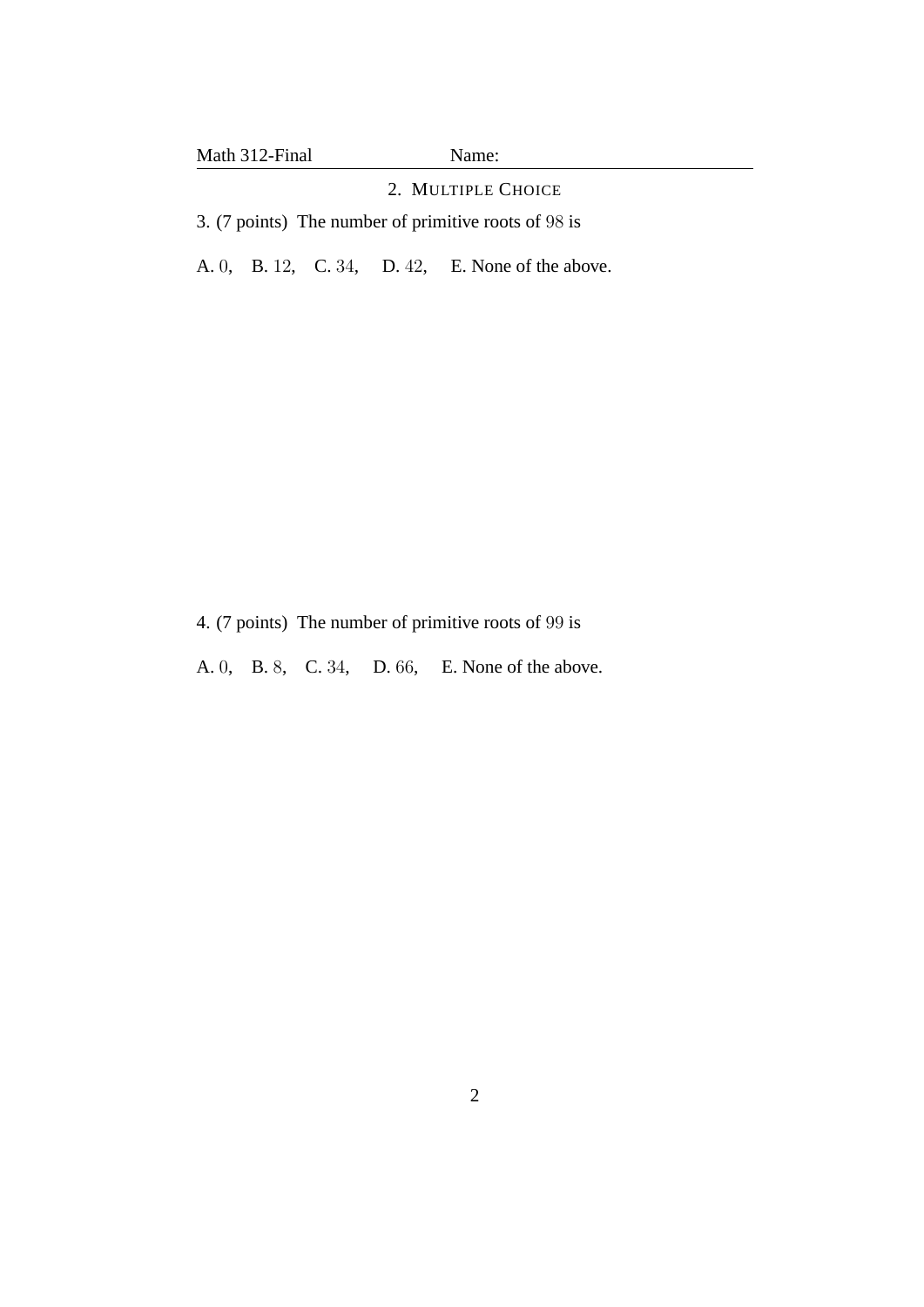|  | Math 312-Final |  |
|--|----------------|--|
|--|----------------|--|

Name:

5. (7 points) The number of zeros at the end of the decimal representation of 153! is

A. 28, B. 33, C. 37, D. 62, E. None of the above.

6. (7 points)  $10^{200,000,000,000}$  days from today it will be

A. Sunday, B. Monday, C. Tuesday, D. Wednesday, E. None of the above.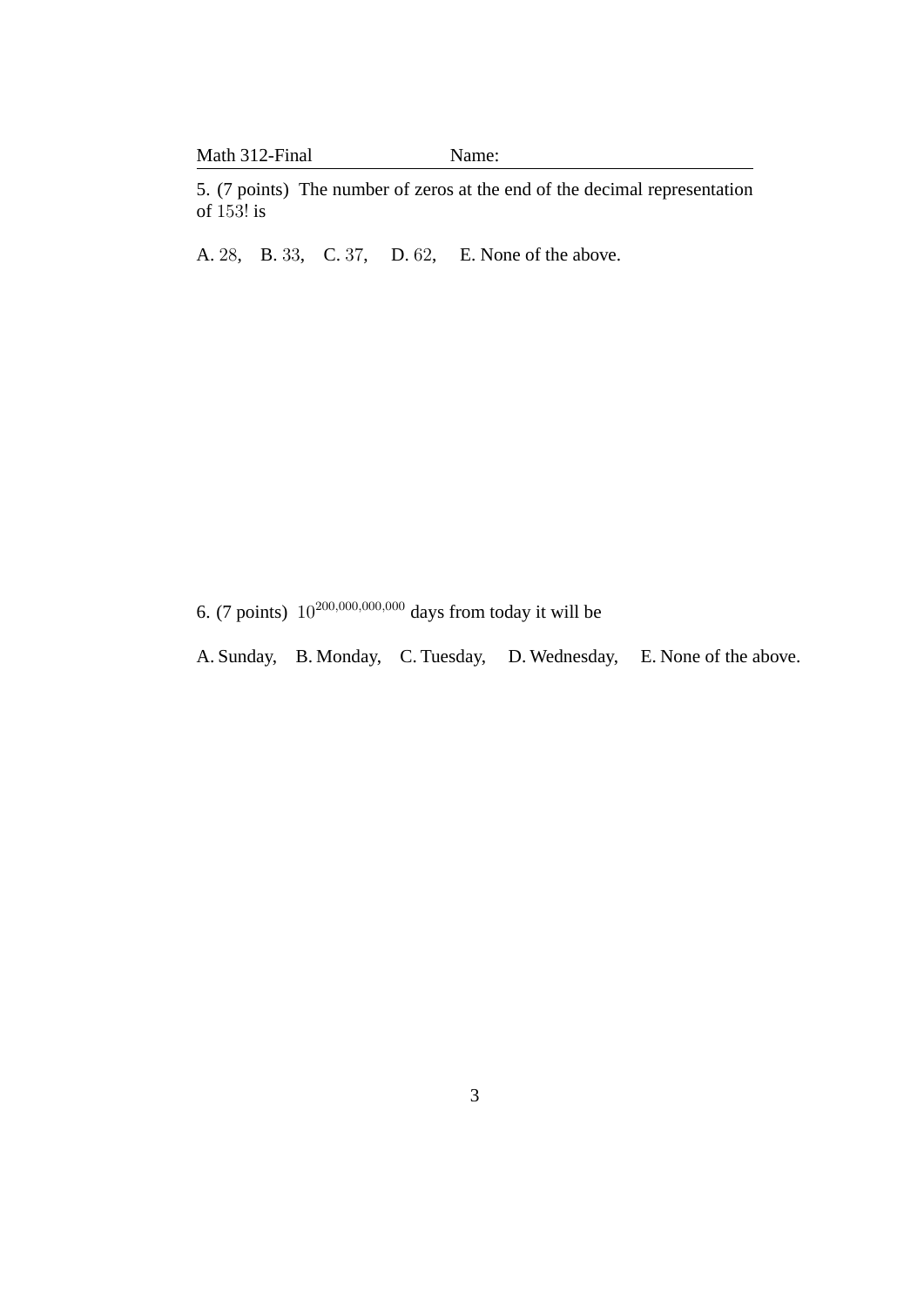| Math 312-Final | Name: |
|----------------|-------|
|----------------|-------|

7. (10 points) Let  $n$  be the solution to the following ancient Indian problem (taken from Rosen):

If eggs are removed from a basket 2, 3, 4, 5 and 6 at a time, there remain respectively, 1, 2, 3, 4 and 5 eggs. But if the eggs are removed 7 at a time, no eggs remain. What is the least number of eggs that could have been in the basket?

The number  $n$  is congruent to which of the following modulo 13?

A. 1, B. 2, C. 3, D. 4, E. None of the above.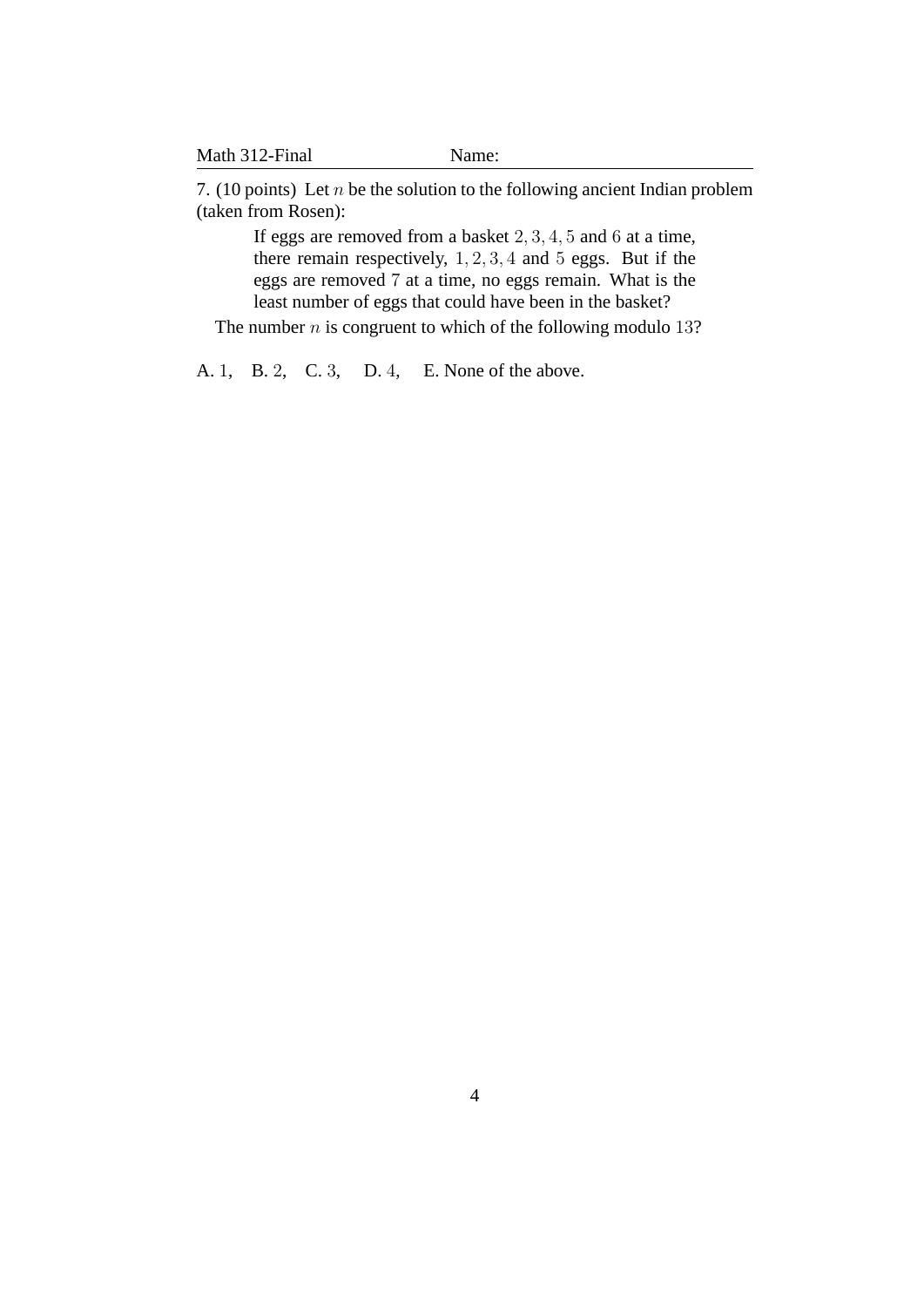#### 3. PROVE OR DISPROVE

For this problem, *clearly indicate* whether the statement is *true or false* then prove or disprove it.

8. (12 points) If  $\phi(n)|n-1$  then n is squarefree. (Here  $\phi$  is the Euler φ-function.)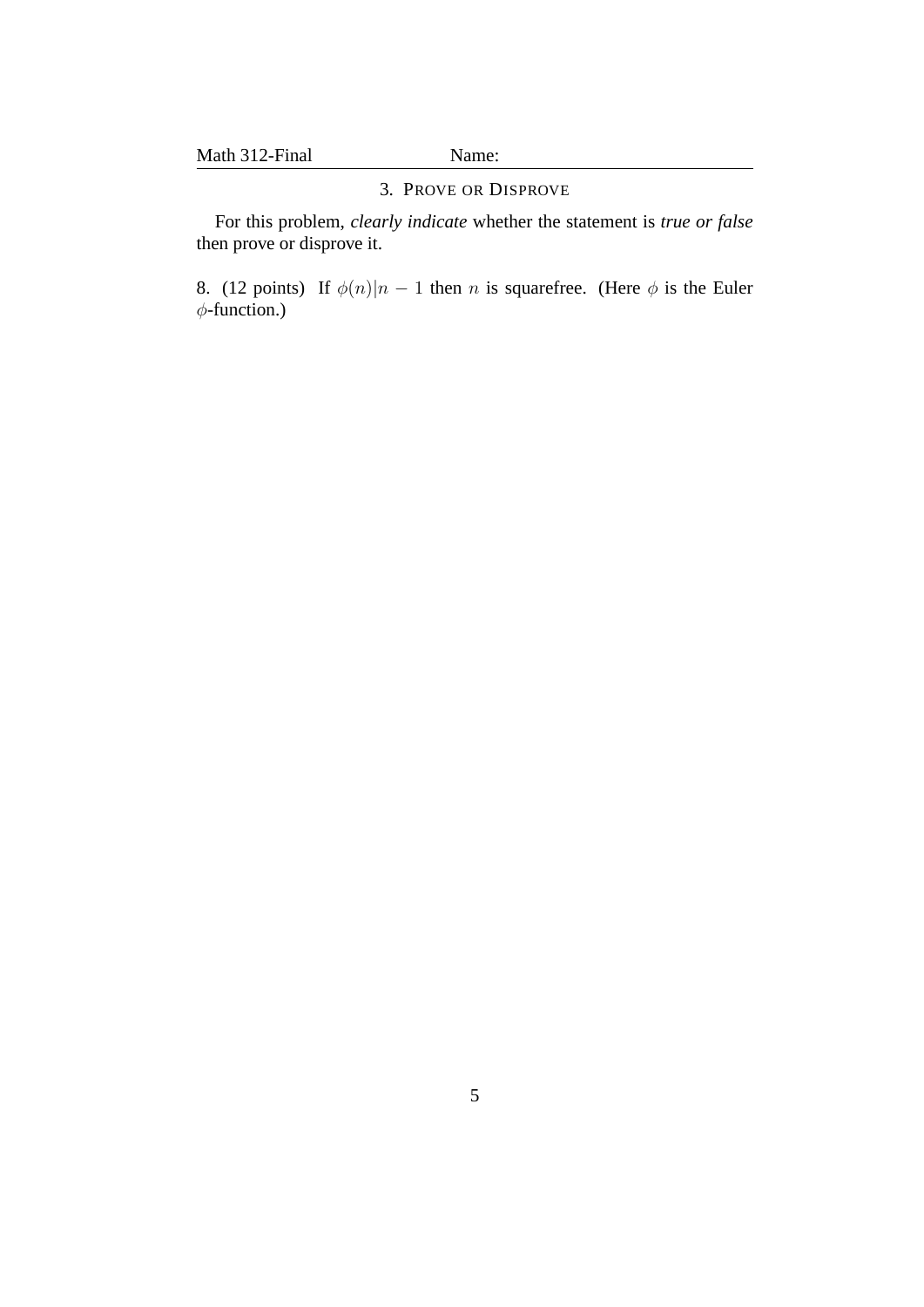#### 4. PROVE

In this section, prove the statement given to you.

9. (12 points) Suppose p is a prime with  $p \equiv 1 \pmod{4}$ , and r is a primitive root modulo p. Show that  $-r$  is also a primitive root modulo p.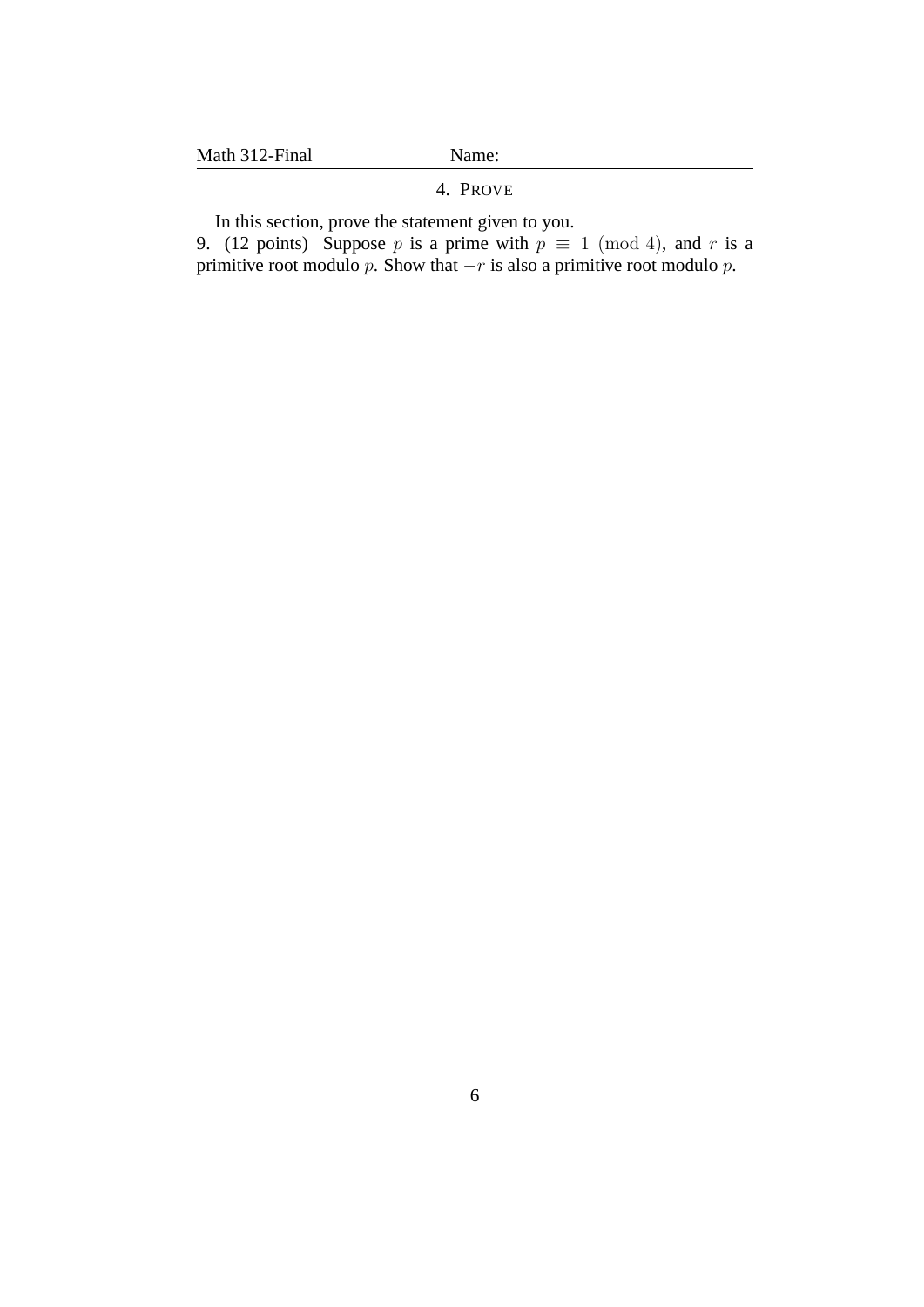10. (12 points) Suppose  $a$  and  $b$  are positive integers. Show that  $(a, b)[a, b] = ab.$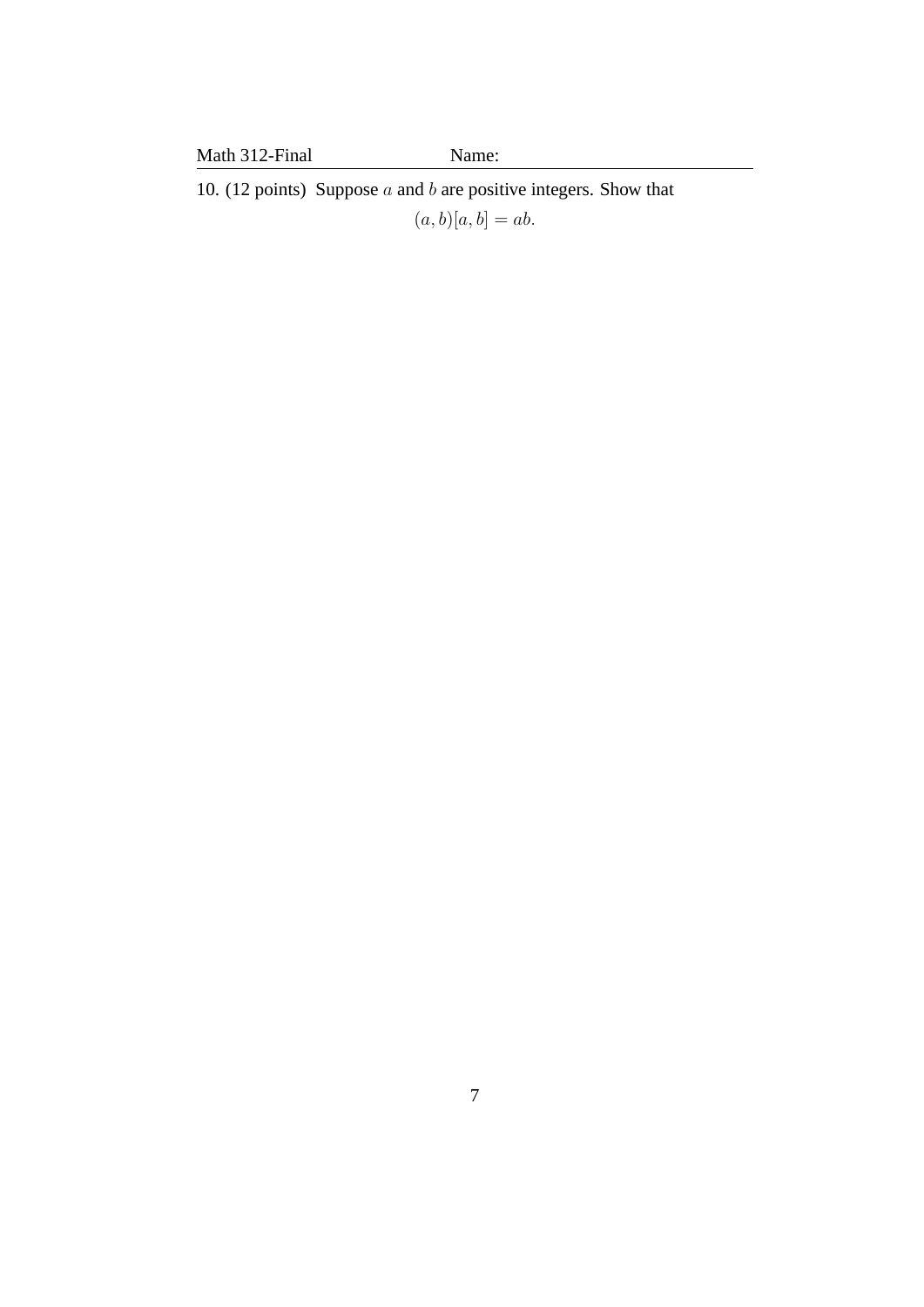11. (12 points) Suppose a and N are integers with  $N \geq 0$ . Show that  $(1 + a)^N \equiv 1 + Na \pmod{a^2}.$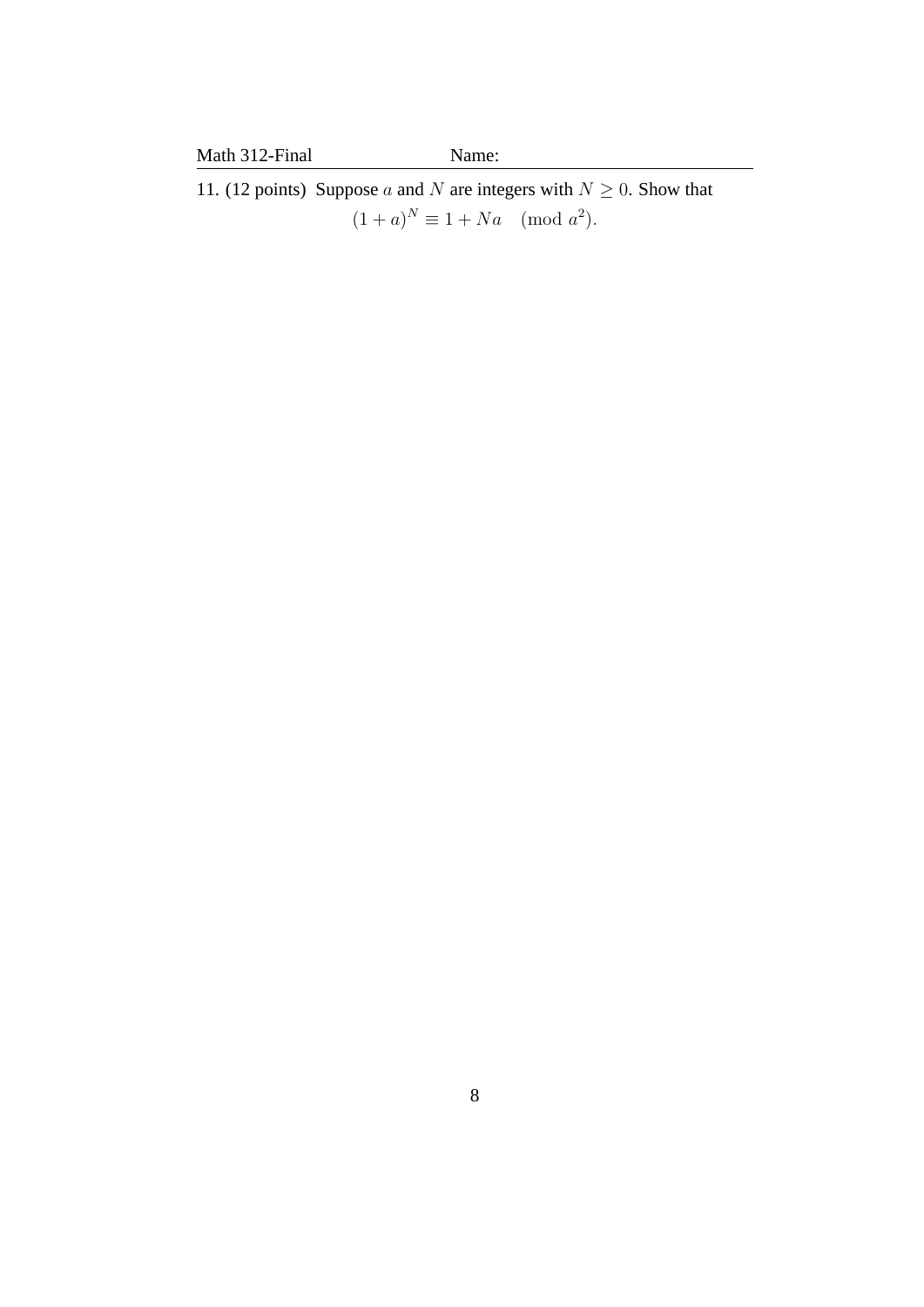# Math 312 Final Fall 2005 Patrick Brosnan, Instructor

Name:

Student ID Number:

Section:

Signature:

By signing here, you confirm you are the person identified above and that all the work herein is solely your own.

### **Instructions:**

- You are allowed to use pencil, pen and eraser only. **No notes, index cards or calculators**
- You may use the back of a sheet for calculations.
- Put your name on **all** sheets in the alloted space.
- **Box any final answers.**